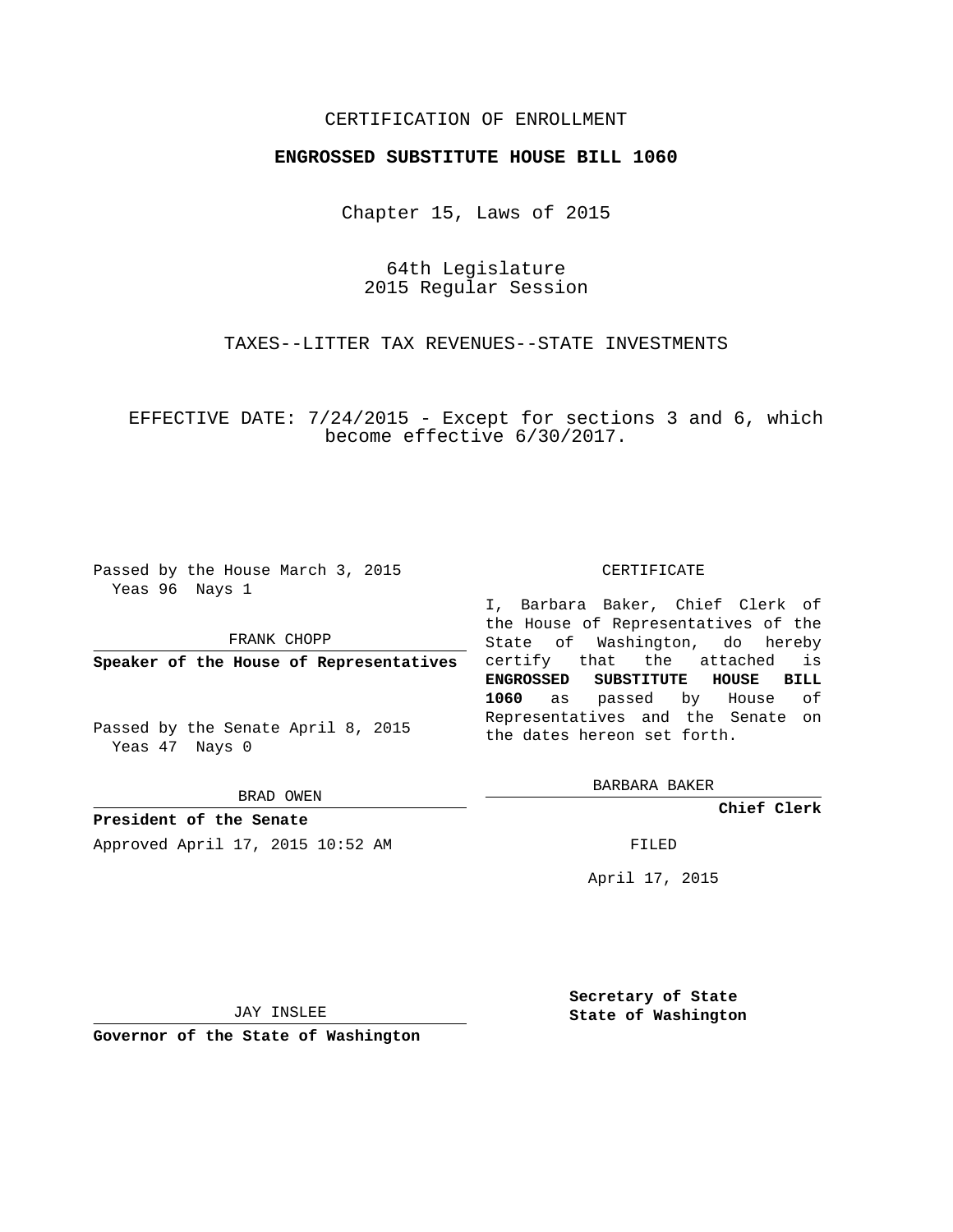## **ENGROSSED SUBSTITUTE HOUSE BILL 1060**

Passed Legislature - 2015 Regular Session

**State of Washington 64th Legislature 2015 Regular Session**

**By** House Environment (originally sponsored by Representatives Fitzgibbon, Short, Farrell, Pike, Gregerson, Jinkins, and Fey)

READ FIRST TIME 01/23/15.

 AN ACT Relating to directing state investments of existing litter tax revenues under chapter 82.19 RCW in material waste management efforts without increasing the tax rate; amending RCW 70.93.020, 70.93.180, 70.93.200, 82.19.040, and 82.19.040; reenacting and amending RCW 70.93.180; adding a new section to chapter 82.04 RCW; providing an effective date; and providing an expiration date.

7 BE IT ENACTED BY THE LEGISLATURE OF THE STATE OF WASHINGTON:

8 **Sec. 1.** RCW 70.93.020 and 1998 c 257 s 2 are each amended to 9 read as follows:

10 (1) The purpose of this chapter is to accomplish litter control, 11 increase waste reduction, and stimulate all components of recycling 12 and composting throughout this state by delegating to the department 13 of ecology the authority to:

14  $((+1))$  (a) Conduct a permanent and continuous program to control 15 and remove litter from this state to the maximum practical extent 16 possible;

17  $((+2+))$  (b) Recover and recycle waste materials related to litter 18 and littering;

19  $((+3+))$  (c) Foster public and private recycling of recyclable 20 materials and composting of compostable materials;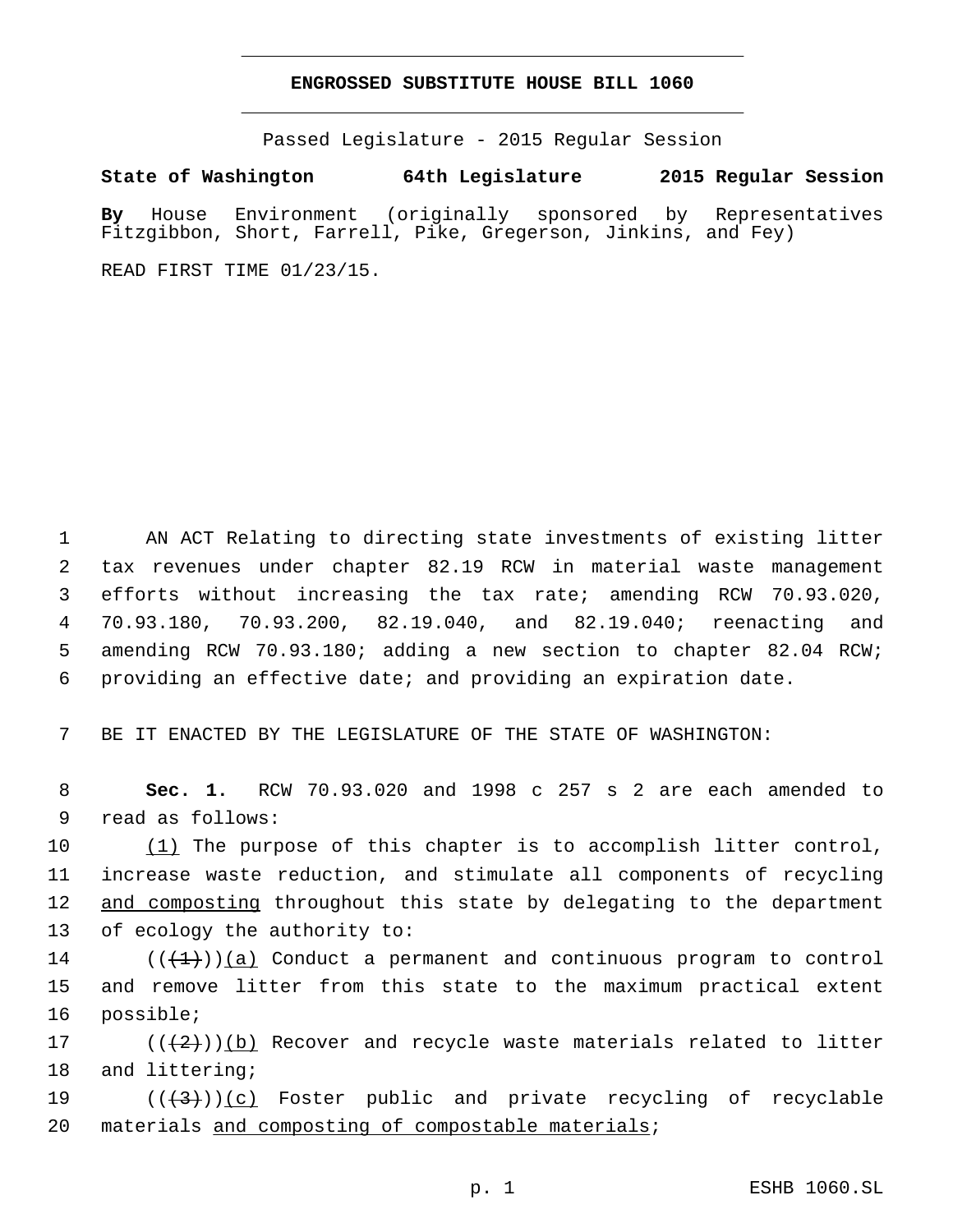(( $(4)$ ))(d) Increase public awareness of the need for waste 2 reduction, recycling, ((and)) litter control, and composting; ((and

 $(3 + 5)$ ))(e) Coordinate the litter collection efforts ((and 4 expenditure of funds for litter collection)) by other agencies 5 identified in this chapter $i$  and

 (f) Coordinate and expend funds collected under chapter 82.19 RCW with priority given to products identified under RCW 82.19.020 and solely for the purposes of waste reduction, recycling, composting, 9 and litter collection and control programs.

 $(2)$  It is further the intent and purpose of this chapter to:  $(a)$  Create jobs for employment of youth in litter cleanup and related 12 activities  $((and to))$ ; (b) stimulate and encourage  $((small, private))$ 13 recycling ((centers)): and (c) encourage proper and appropriate composting. This program shall include the compatible goal of recovery of recyclable materials to conserve energy and natural resources wherever practicable. Every other department of state government and all local governmental units and agencies of this state shall cooperate with the department of ecology in the administration and enforcement of this chapter. The intent of this chapter is to add to and to coordinate existing recycling and litter control and removal efforts and not terminate or supplant such 22 efforts.

 **Sec. 2.** RCW 70.93.180 and 2013 2nd sp.s. c 15 s 6 and 2013 2nd sp.s. c 4 s 989 are each reenacted and amended to read as follows: (1) There is hereby created an account within the state treasury to be known as the waste reduction, recycling, and litter control account. Moneys in the account may be spent only after appropriation. Expenditures from the waste reduction, recycling, and litter control account shall be used as follows:29

 (a) Fifty percent to the department of ecology, for use by the departments of ecology, natural resources, revenue, transportation, and corrections, and the parks and recreation commission, for use in litter collection programs, to be distributed under RCW 70.93.220. The amount to the department of ecology shall also be used for a central coordination function for litter control efforts statewide; 36 ((for the biennial litter survey under RCW  $70.93.200(8)$ ;)) for statewide public awareness programs under RCW 70.93.200(7); and 38 ((during the 2013-2015 biennium,)) to support employment of youth in litter clean up as intended in RCW 70.93.020, and for litter pick up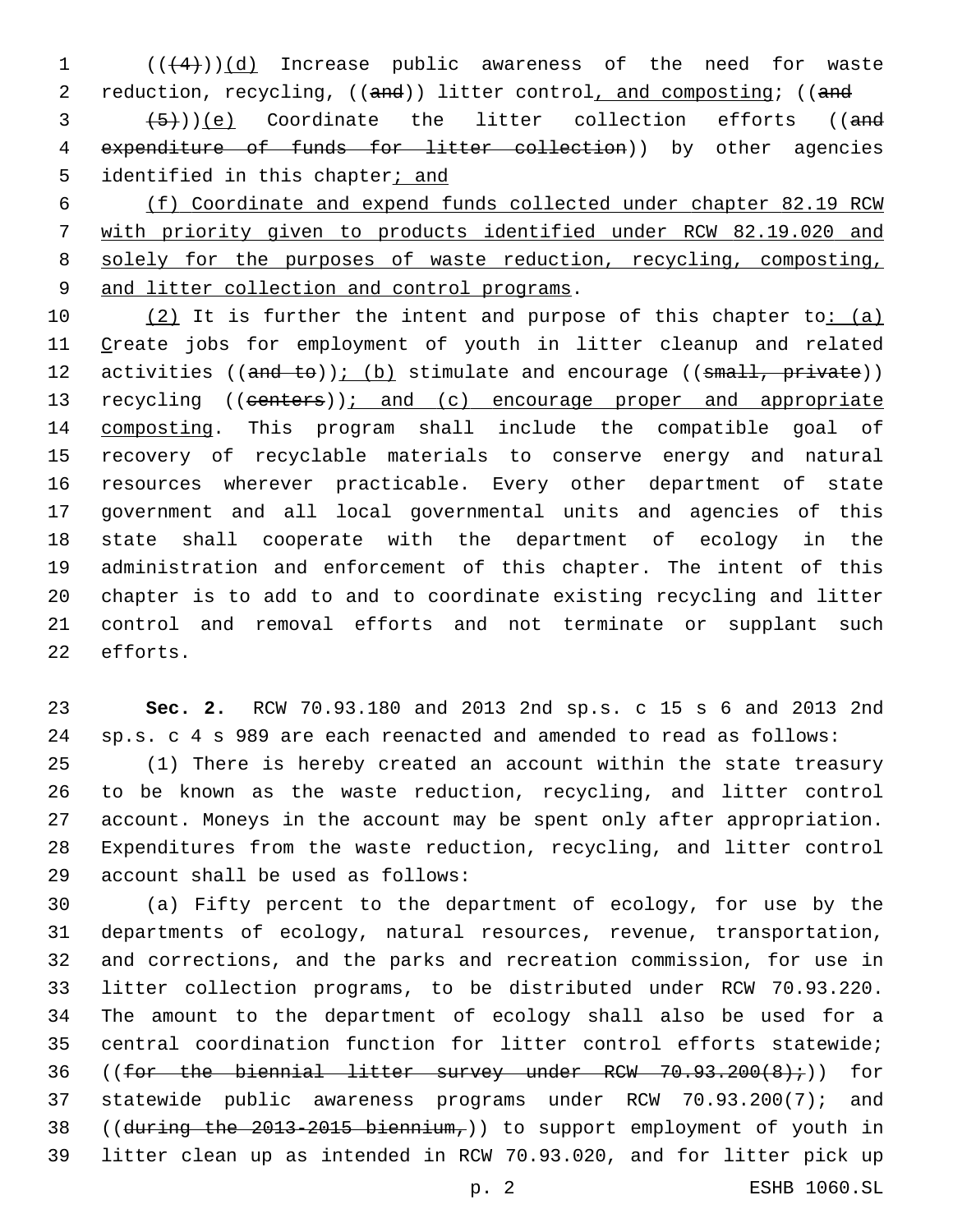using other authorized agencies. The amount to the department shall also be used to defray the costs of administering the funding, coordination, and oversight of local government programs for waste 4 reduction, litter control, ((and)) recycling, and composting, so that local governments can apply one hundred percent of their funding to achieving program goals. The amount to the department of revenue shall be used to enforce compliance with the litter tax imposed in 8 chapter 82.19 RCW;

9 (b) $(i)$  Twenty percent to the department( $(i - (i))$ ) for local government funding programs for waste reduction, litter control, 11 ((and)) recycling activities, and composting activities by cities and counties under RCW 70.93.250, to be administered by the department of 13 ecology; ((and (ii) during the 2013-2015 biennium, to create a matching fund competitive grant program to be used by local governments and nonprofit organizations for local or statewide education programs designed to help the public with litter reduction, 17 and recycling of primarily the products taxed under chapter 82.19 18 RCW. Unspent funds from  $(a)$  and  $(c)$  of this subsection may be applied 19 to the competitive grant program))(ii) any unspent funds under  $(b)(i)$  of this subsection may be used to create and pay for a matching fund competitive grant program to provide funding to qualified local governments and nonprofit organizations for local or statewide education programs designed to help the public with litter control, waste reduction, recycling, and composting of primarily the products taxed under chapter 82.19 RCW. Grants must adhere to the following requirements: (A) No grant may exceed sixty thousand dollars; (B) grant recipients shall match the grant funding allocated by the department by an amount equal to twenty-five percent of eligible expenses. A local government's share of these costs may be met by cash or contributed services; (C) the obligation of the department to make grant payments is contingent upon the availability of the amount 32 of money appropriated for this subsection  $(1)(b)$ ; and  $(D)$  grants are managed under the guidelines for existing grant programs; and

34 (c) Thirty percent to the department of ecology ((for waste 35 reduction and recycling efforts))to: (i) Implement activities under 36 RCW 70.93.200 for waste reduction, recycling, and composting efforts; (ii) provide technical assistance to local governments for commercial business and residential recycling and composting programs primarily for the products taxed under chapter 82.19 RCW designed to educate the public about waste reduction, litter control, and recyclable and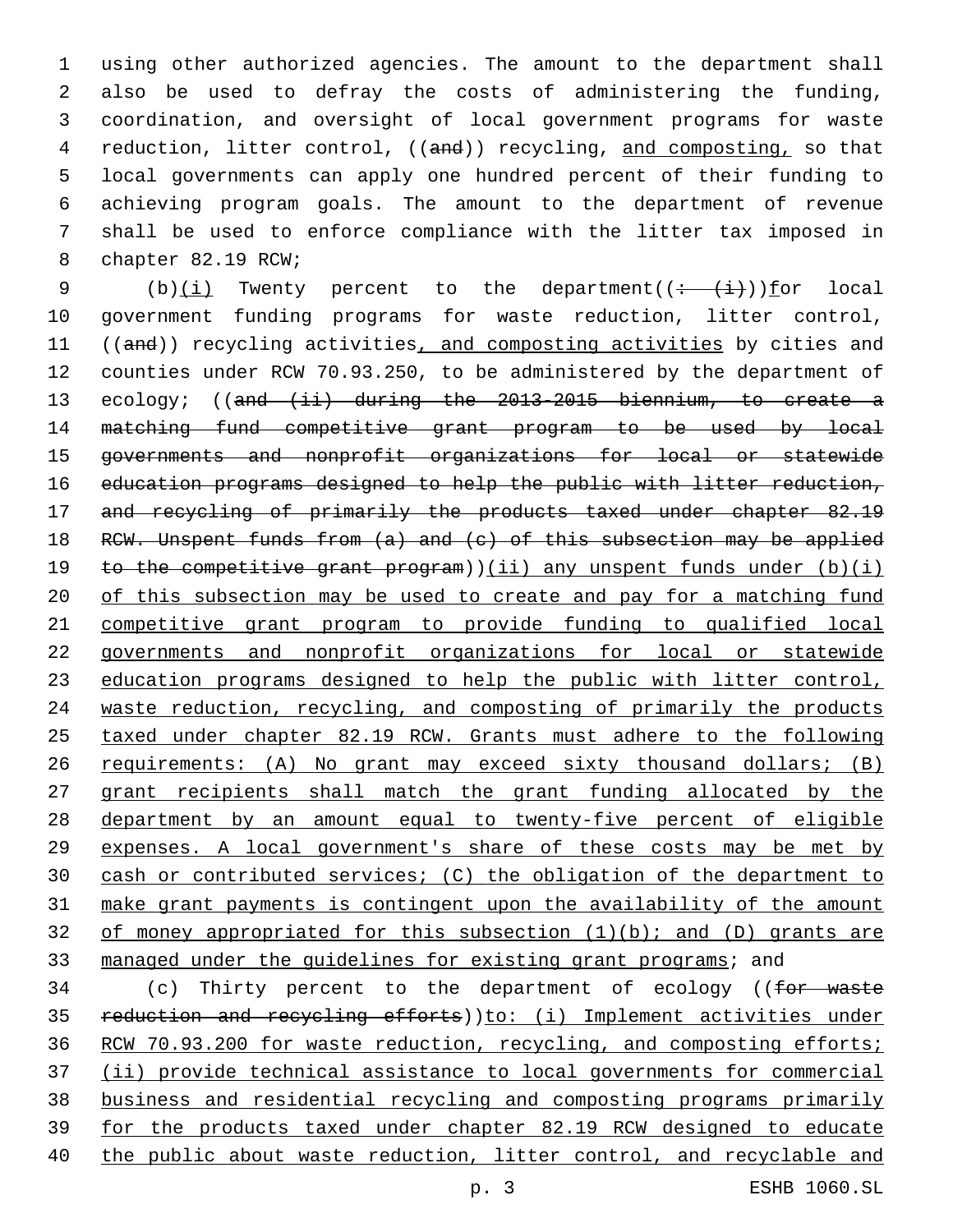compostable products and programs; and (iii) increase access to waste reduction, composting, and recycling programs, particularly for food packaging and plastic bags and appropriate composting techniques. ((During the 2013-2015 biennium, these funds are to be used to: (i) Implement activities under RCW 70.93.200 for waste reduction, recycling efforts; (ii) provide technical assistance to local governments for commercial business and residential recycling programs primarily for the products taxed under chapter 82.19 RCW 9 designed to educate citizens about waste and litter reduction and 10 recyclable products and programs; and (iii) increase access to recycling programs, particularly for food packaging and plastic bags 12 and appropriate techniques of discarding products.))

 (2) All moneys directed to the waste reduction, recycling, and litter control account under RCW 82.19.040 and fines and bail forfeitures collected or received pursuant to this chapter shall be deposited in the account and used for the programs under subsection 17 (1) of this section.

 (3) Not less than five percent and no more than ten percent of the amount appropriated into the waste reduction, recycling, and litter control account every biennium shall be reserved for capital needs, including the purchase of vehicles for transporting crews and for collecting litter and solid waste. Capital funds shall be distributed among state agencies and local governments according to the same criteria provided in RCW 70.93.220 for the remainder of the funds, so that the most effective waste reduction, litter control, 26 ((and)) recycling, and composting programs receive the most funding. The intent of this subsection is to provide funds for the purchase of equipment that will enable the department to account for the greatest return on investment in terms of reaching a zero litter goal.

30 ( $(\frac{45}{12})$   $(\frac{4}{3})$  During the 2013-2015 biennium,))(4) Funds in the waste reduction, recycling, and litter control account, collected under chapter 82.19 RCW, must be prioritized for the products 33 identified under RCW 82.19.020 solely for the purposes of waste 34 reduction, recycling, composting, and litter collection, reduction, 35 and control programs.

 $((+6) - [(5)]$  During the 2013-2015 biennium, the legislature may appropriate funds from the waste reduction, recycling, and litter control account to the state parks and recreation commission for parks operation and maintenance.))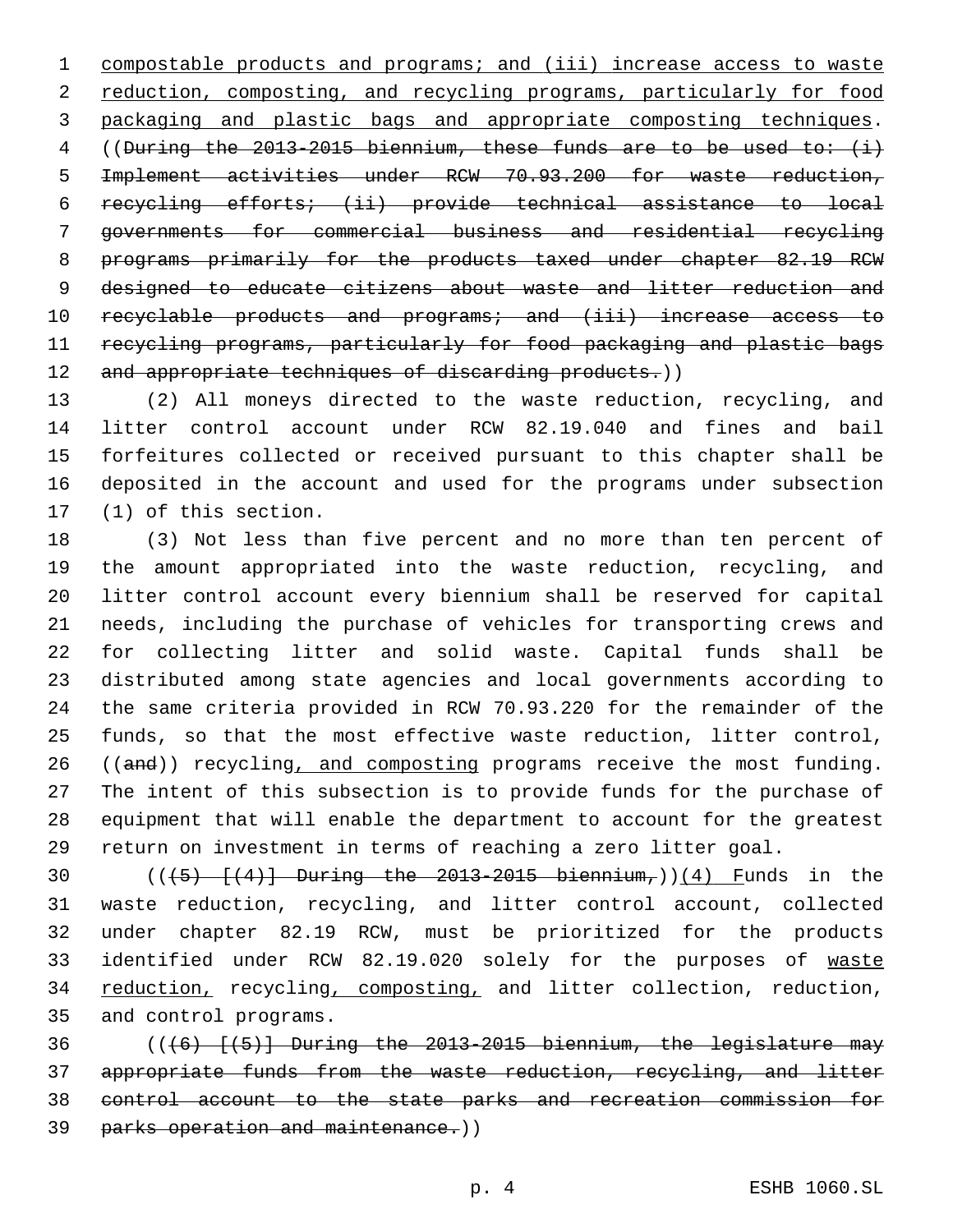**Sec. 3.** RCW 70.93.180 and 2013 2nd sp.s. c 4 s 989 are each 2 amended to read as follows:

 (1) There is hereby created an account within the state treasury to be known as the waste reduction, recycling, and litter control account. Moneys in the account may be spent only after appropriation. Expenditures from the waste reduction, recycling, and litter control 7 account shall be used as follows:

 (a) Fifty percent to the department of ecology, for use by the departments of ecology, natural resources, revenue, transportation, and corrections, and the parks and recreation commission, for use in litter collection programs, to be distributed under RCW 70.93.220. The amount to the department of ecology shall also be used for a central coordination function for litter control efforts statewide; 14 ((for the biennial litter survey under RCW 70.93.200(8);)) for statewide public awareness programs under RCW 70.93.200(7); and 16 ((during the 2013-2015 biennium,)) to support employment of youth in litter clean up as intended in RCW 70.93.020, and for litter pick up using other authorized agencies. The amount to the department shall also be used to defray the costs of administering the funding, coordination, and oversight of local government programs for waste 21 reduction, litter control, ((and)) recycling, and composting so that local governments can apply one hundred percent of their funding to achieving program goals. The amount to the department of revenue shall be used to enforce compliance with the litter tax imposed in 25 chapter 82.19 RCW;

26 (b) $(i)$  Twenty percent to the department( $\frac{(- + i)}{i})$  for local government funding programs for waste reduction, litter control, 28 ((and)) recycling activities, and composting activities by cities and counties under RCW 70.93.250, to be administered by the department of 30 ecology; ((and)) (ii) ((during the 2013-2015 biennium,))any unspent 31 funds under  $(b)(i)$  of this subsection may be used to create and pay 32 for a matching fund competitive grant program to be used by local governments and nonprofit organizations for local or statewide 34 education programs designed to help the public with litter control, 35 waste reduction, ((and)) recycling, and composting of primarily the 36 products taxed under chapter 82.19 RCW. ((Unspent funds from  $(a)$  and (c) of this subsection may be applied to the competitive grant program)). Grants must adhere to the following requirements: (A) No grant may exceed sixty thousand dollars; (B) grant recipients shall match the grant funding allocated by the department by an amount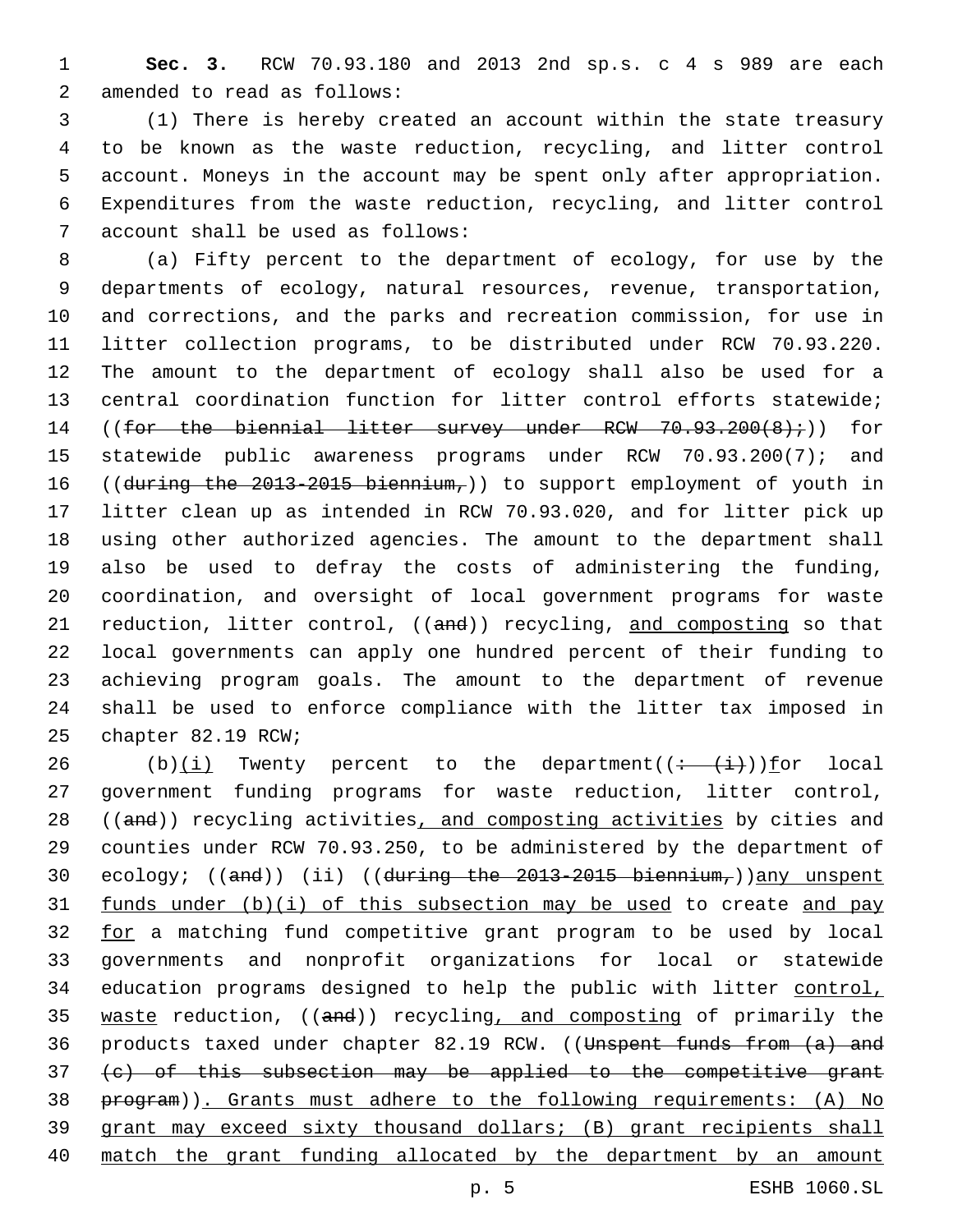equal to twenty-five percent of eligible expenses. A local government's share of these costs may be met by cash or contributed services; (C) the obligation of the department to make grant payments is contingent upon the availability of the amount of money appropriated for this subsection (1)(b); and (D) grants are managed under the guidelines for existing grant programs; and

7 (c) Thirty percent to the department of ecology ((for waste reduction and recycling efforts. During the 2013-2015 biennium, these 9 funds are to be used)) to: (i) Implement activities under RCW 10 70.93.200 for waste reduction, recycling, and composting efforts; (ii) provide technical assistance to local governments for commercial business and residential recycling programs primarily for the products taxed under chapter 82.19 RCW designed to educate citizens 14 about waste ((and litter reduction))reduction, litter control, and 15 recyclable and compostable products and programs; and (iii) increase 16 access to waste reduction, composting, and recycling programs, particularly for food packaging and plastic bags and appropriate 18 composting techniques ((of discarding products)).

 (2) All taxes imposed in RCW 82.19.010 and fines and bail forfeitures collected or received pursuant to this chapter shall be deposited in the waste reduction, recycling, and litter control account and used for the programs under subsection (1) of this 23 section.

 (3) Not less than five percent and no more than ten percent of the amount appropriated into the waste reduction, recycling, and litter control account every biennium shall be reserved for capital needs, including the purchase of vehicles for transporting crews and for collecting litter and solid waste. Capital funds shall be distributed among state agencies and local governments according to the same criteria provided in RCW 70.93.220 for the remainder of the funds, so that the most effective waste reduction, litter control, 32 ((and)) recycling, and composting programs receive the most funding. The intent of this subsection is to provide funds for the purchase of equipment that will enable the department to account for the greatest return on investment in terms of reaching a zero litter goal.

 (4) ((During the 2011-2013 fiscal biennium, the legislature may transfer from the waste reduction, recycling, and litter control account to the state general fund such amounts as reflect the excess fund balance of the account. Additionally, during the 2011-2013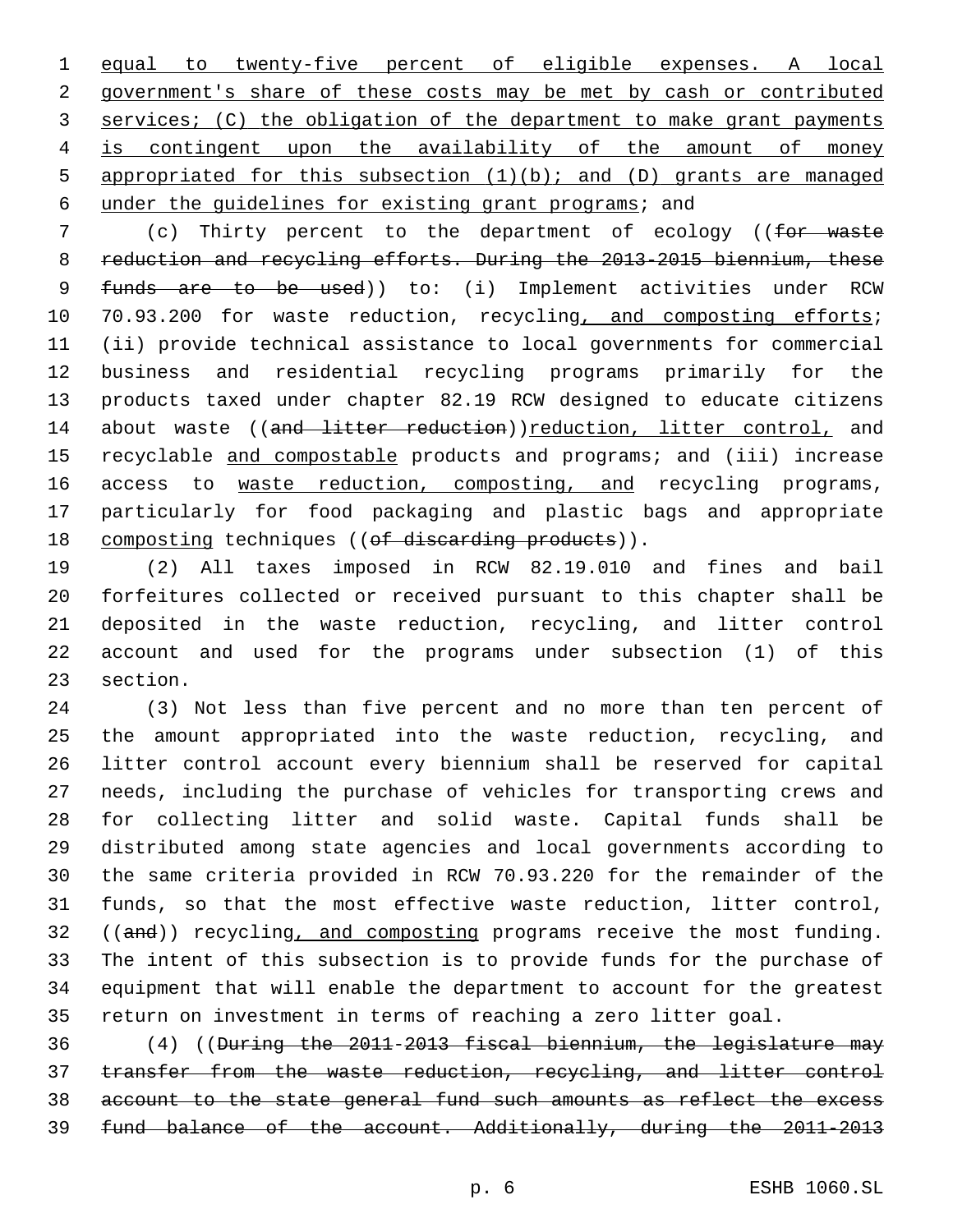1 fiscal biennium, subsection  $(1)(a)$ ,  $(b)$ , and  $(c)$  of this section is

2 suspended.

 $(5)$  During the 2013-2015 biennium,)) Funds in the waste reduction, recycling, and litter control account, collected under chapter 82.19 RCW, must be prioritized for the products identified under RCW 82.19.020 solely for the purposes of recycling, composting, and litter collection, reduction, and control programs.

8  $((6)$  During the 2013-2015 biennium, the legislature may 9 appropriate funds from the waste reduction, recycling, and litter 10 control account to the state parks and recreation commission for 11 parks operation and maintenance.))

12 **Sec. 4.** RCW 70.93.200 and 2014 c 76 s 2 are each amended to read 13 as follows:

14 In addition to the foregoing, the department of ecology shall use 15 the moneys from RCW 70.93.180 of the waste reduction, recycling, and 16 litter control account to:

17 (1) Serve as the coordinating agency between the various industry 18 organizations seeking to aid in the waste reduction, anti-litter, 19 ((and)) recycling, and composting efforts;

20 (2) Serve as the coordinating and administrating agency for all 21 state agencies and local governments receiving funds for waste 22 reduction, litter control, ((and)) recycling, and composting under 23 this chapter;

24 (3) Recommend to the governing bodies of all local governments 25 that they adopt ordinances similar to the provisions of this chapter;

26 (4) Cooperate with all local governments to accomplish 27 coordination of local waste reduction, anti-litter, ((and)) 28 recycling, and composting efforts;

 (5) Encourage, organize, and coordinate all voluntary local waste reduction, anti-litter, and recycling campaigns seeking to focus the attention of the public on the programs of this state to reduce waste, control and remove litter, and foster recycling and 33 composting;

34 (6) Investigate the availability of, and apply for funds 35 available from any private or public source to be used in the program 36 outlined in this chapter;

37 (7) Develop statewide programs by working with local governments, 38 payers of the waste reduction, recycling, and litter control tax, and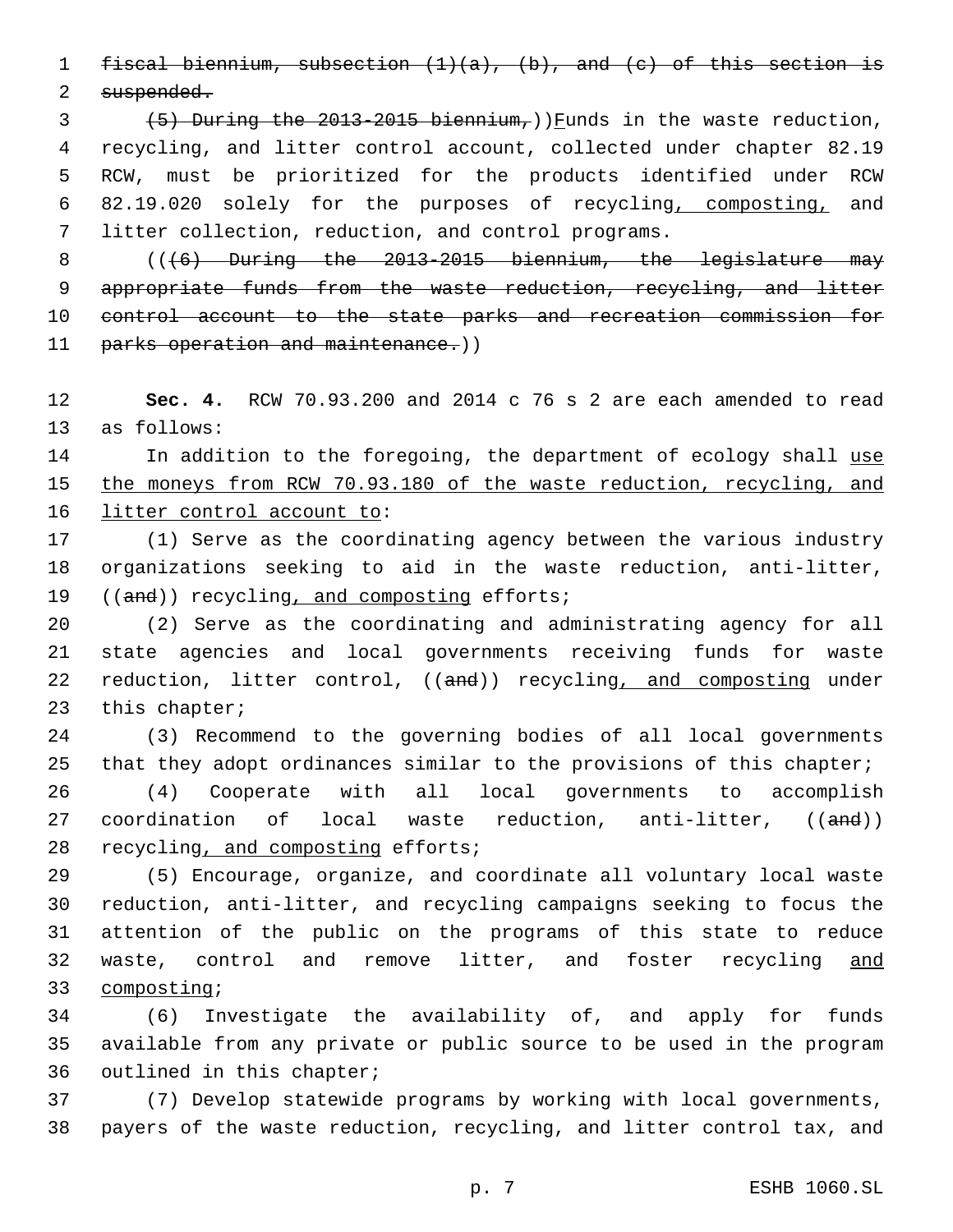1 industry organizations that are active in waste reduction, anti-2 litter, ((and)) recycling, and composting efforts to:

3 (a) Increase public awareness of and participation in recycling 4 and composting; and  $((\pm \theta))$ 

 (b) Stimulate and encourage local private recycling and composting centers, public participation in recycling and composting, and research and development in the field of litter control, and recycling, removal, and disposal of litter-related recycling 9 materials, and composting; and

10 (8) ((Conduct a periodic statewide litter survey targeted at 11 <del>litter composition, sources, demographics, and geographic trends; and</del>

 $(9)$ )) Provide on the department's web site a summary of all waste 13 reduction, litter control, ((and)) recycling, and composting efforts statewide including those of the department and other state agencies and local governments funded for such programs under this chapter.

16 **Sec. 5.** RCW 82.19.040 and 2013 2nd sp.s. c 15 s 5 are each 17 amended to read as follows:

18 (1) To the extent applicable, all of the definitions of chapter 19 82.04 RCW and all of the provisions of chapter 82.32 RCW apply to the 20 tax imposed in this chapter.

 (2) Until June 30, 2017, taxes collected under this chapter shall be distributed as follows: (a) Five million dollars per fiscal year must be deposited in equal monthly amounts to the state parks renewal and stewardship account under RCW 79A.05.215; and (b) the remainder to the waste reduction, recycling, and litter control account under 26 RCW 70.93.180.

27 **Sec. 6.** RCW 82.19.040 and 2001 c 118 s 6 are each amended to read as follows:28

29 (1) To the extent applicable, all of the definitions of chapter 30 82.04 RCW and all of the provisions of chapter 82.32 RCW apply to the 31 tax imposed in this chapter.

32 (2) Beginning June 30, 2017, taxes collected under this chapter 33 shall be deposited in the waste reduction, recycling, and litter 34 control account under RCW 70.93.180.

35 NEW SECTION. **Sec. 7.** A new section is added to chapter 82.04 36 RCW to read as follows: